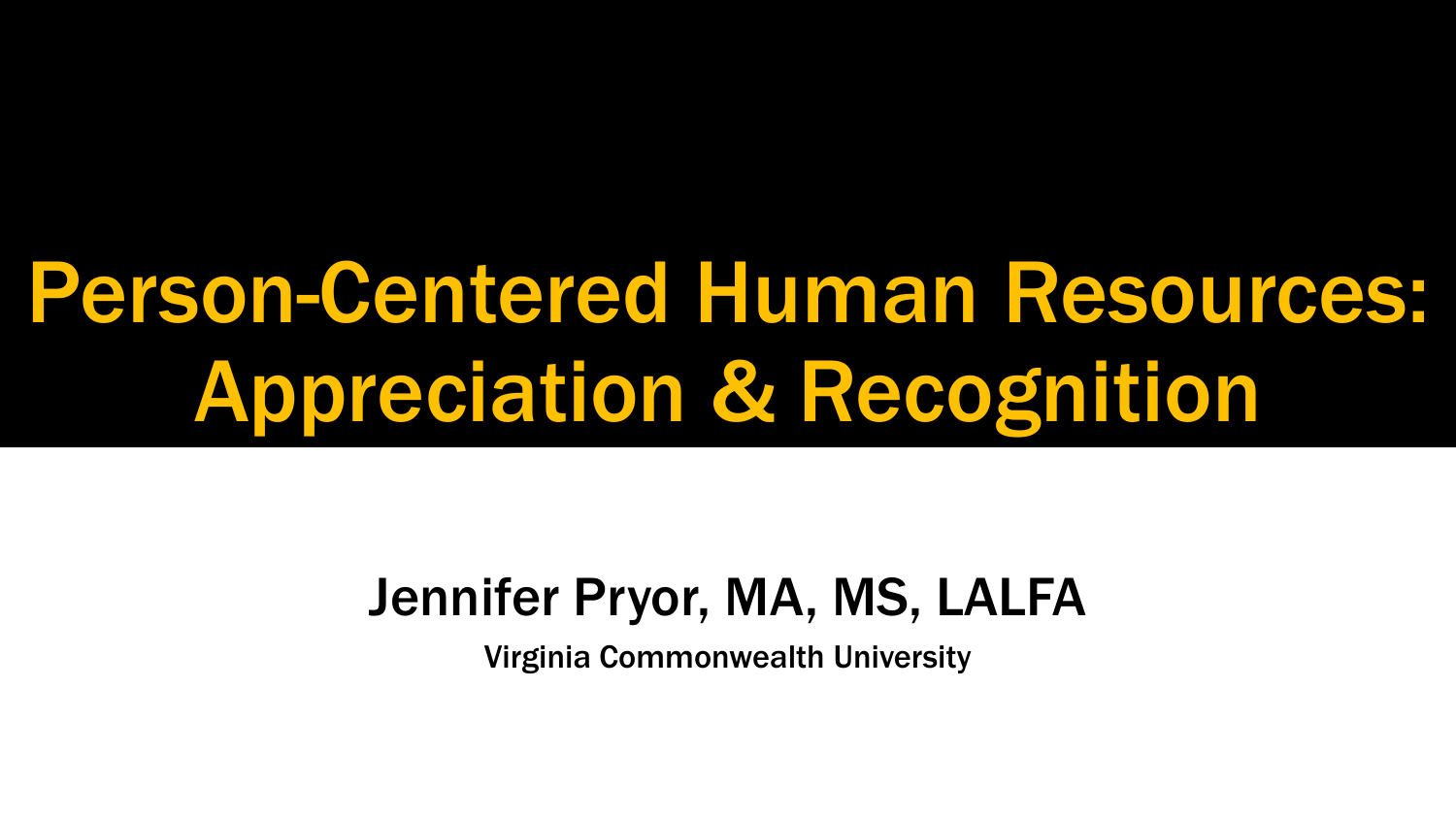### **Objectives**

#### AT THE END OF THIS SESSION, PARTICIPANTS WILL HAVE AN INCREASED:







Understanding about the role of diversity and inclusion in HR practices

Understanding about how to apply personcentered values to HR management

Understanding about what motivates individuals to high performance

Understanding about how to design rewards and incentives programs to reward staff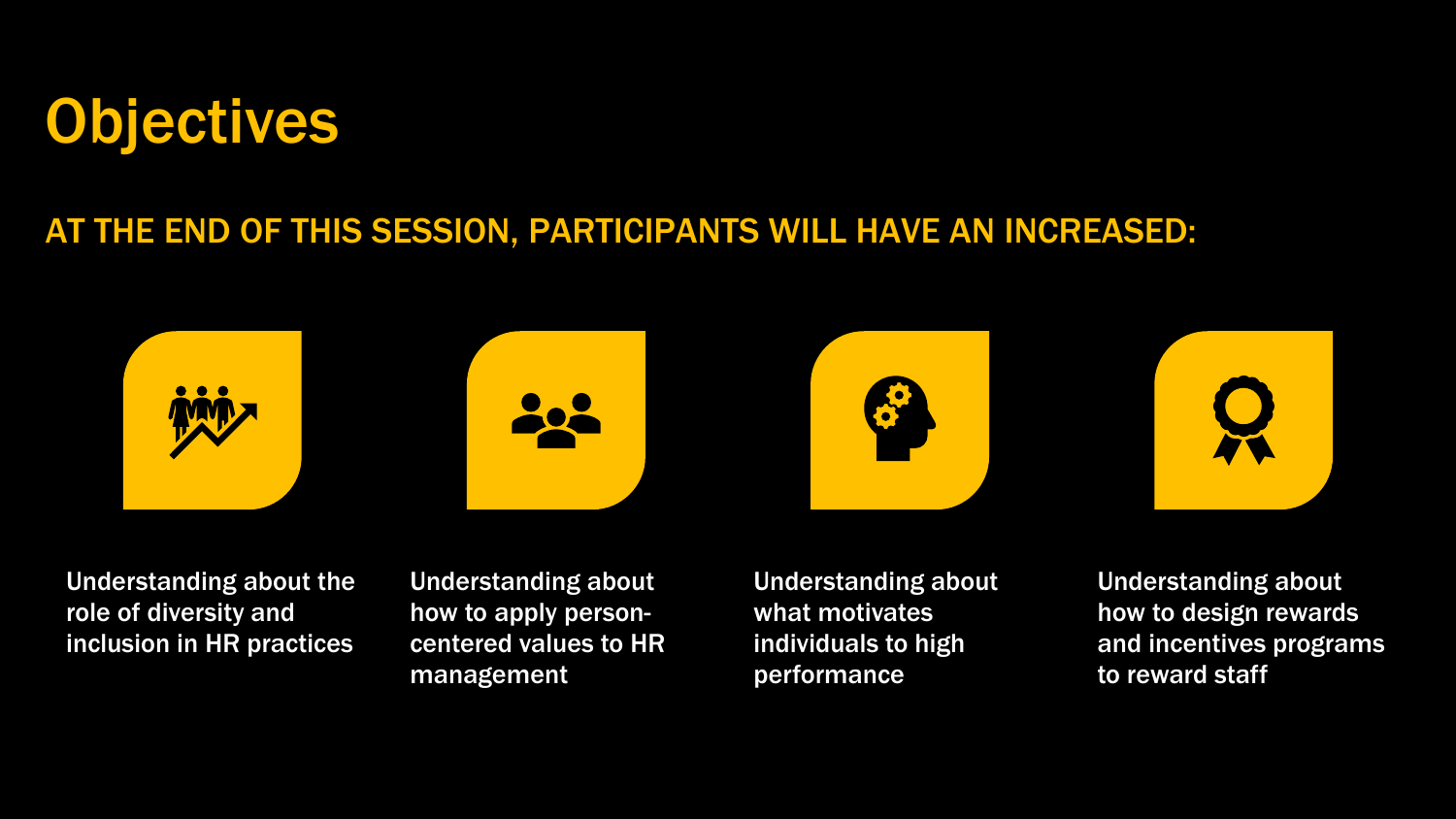

#### Do you feel supported and appreciated at work?

❑ No, not at all

 $\Box$  Yes, but only by my peers and/or the residents & their families

❑ Yes, but only by those living and working within my community (i.e., all but the corporate team)

❑ Yes, by everyone (peers, residents/families, management/administration, and the corporate team)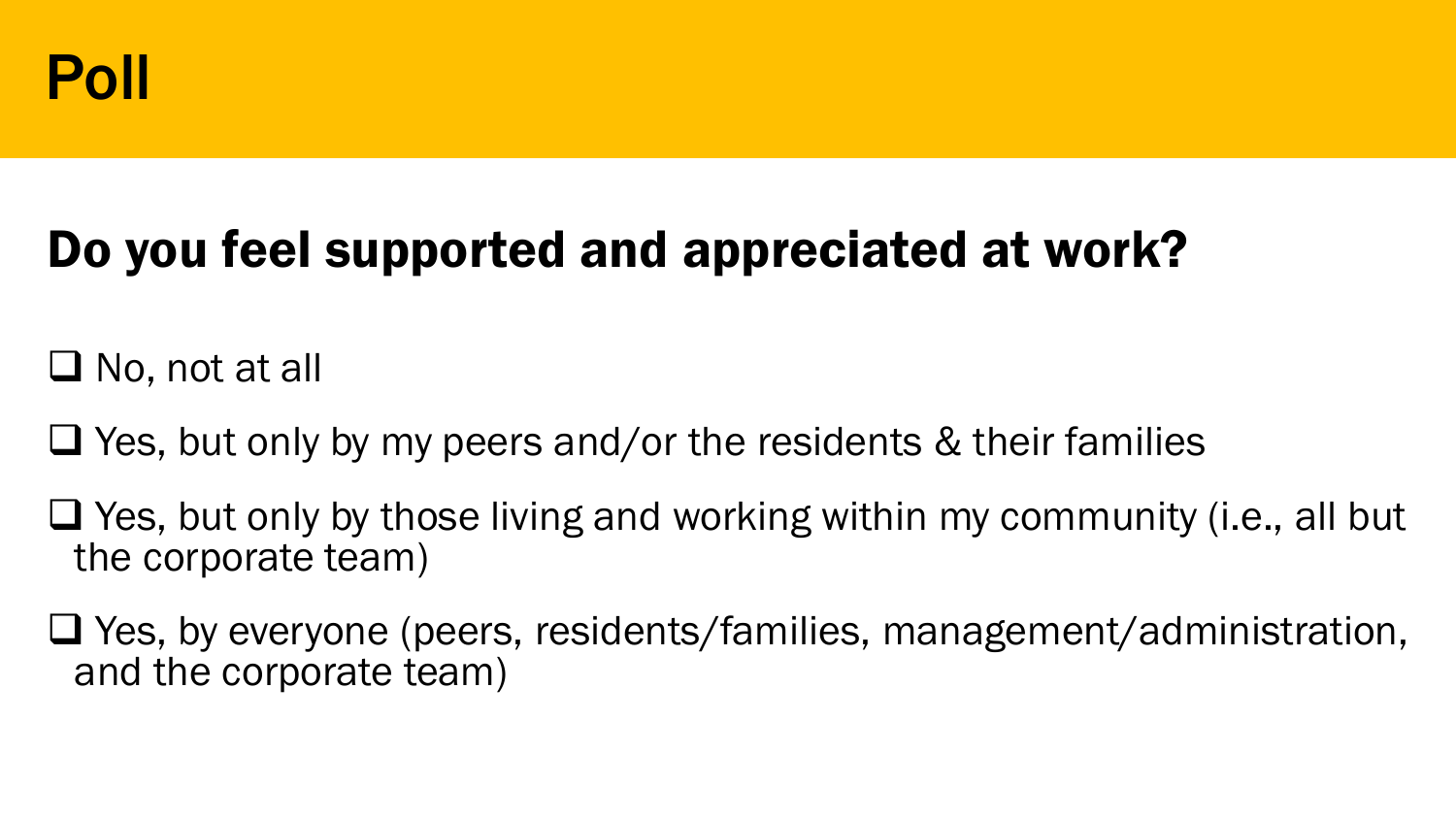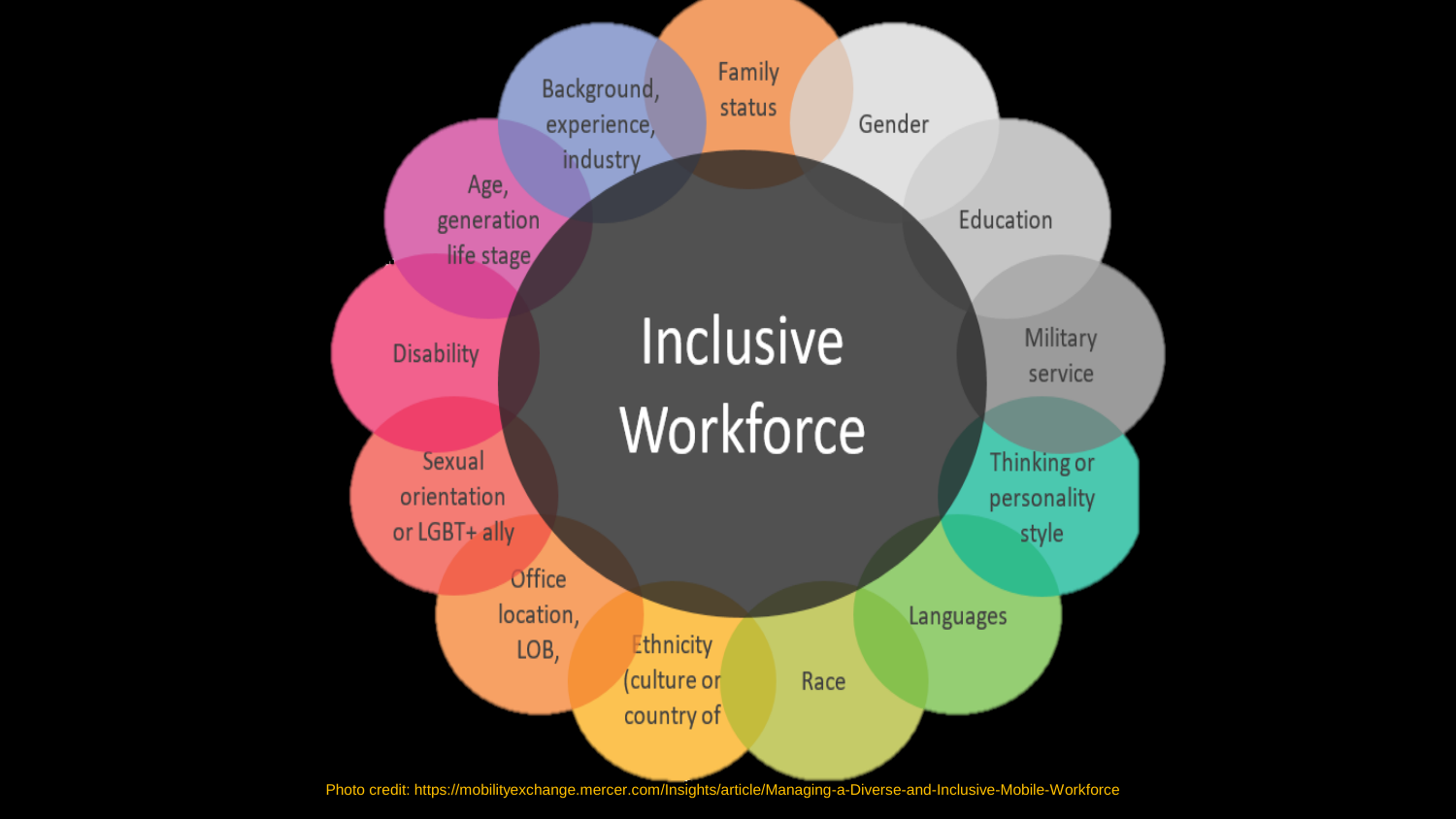# Person-Centered Values

Truly know each individual

Interests, skills, and talents

Create opportunities

#### Self-directed work teams

- Consistency
- Empowered staff
- Decision making
- Solution focused
- Continuous improvement

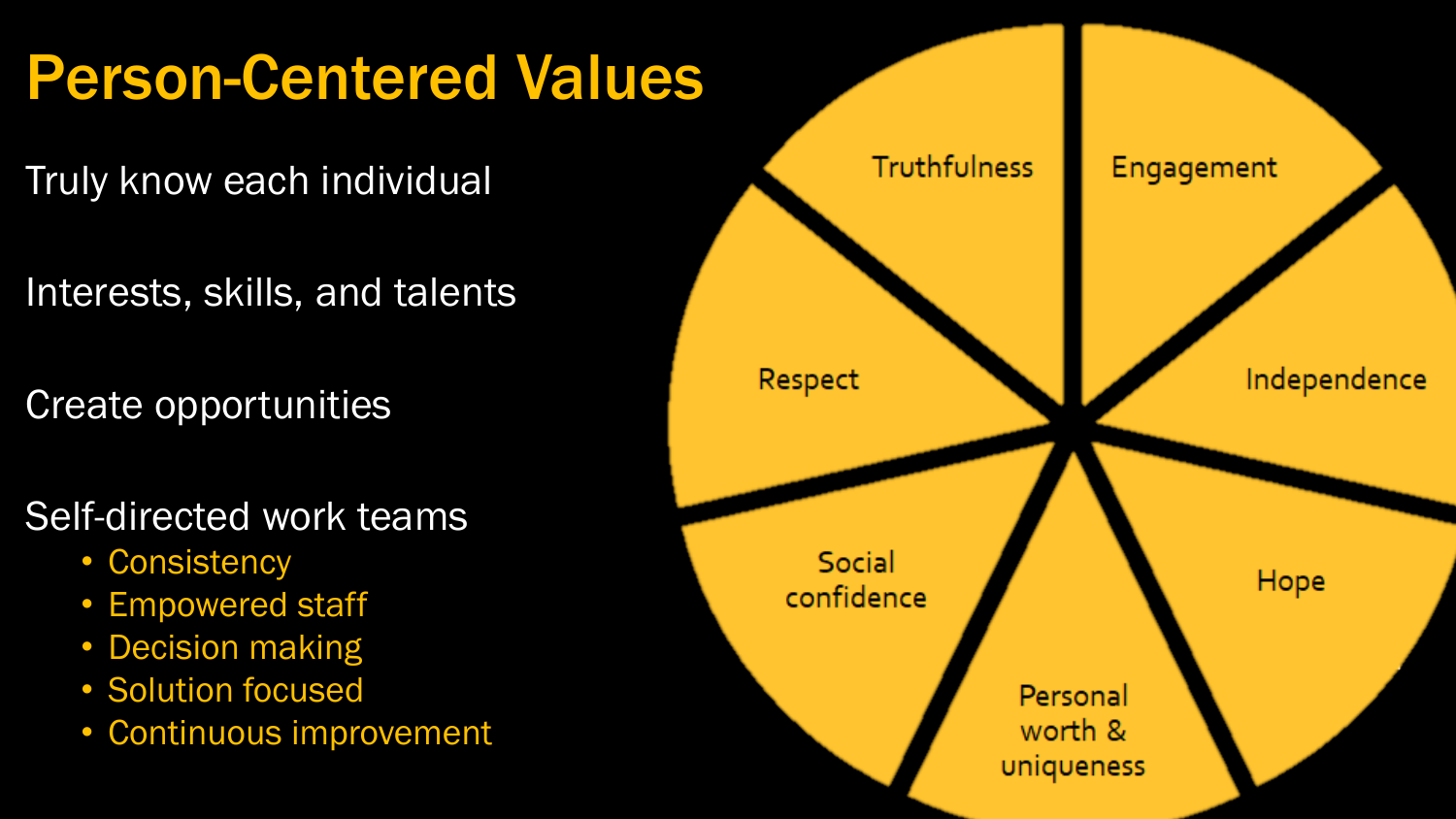## Motivating Employees

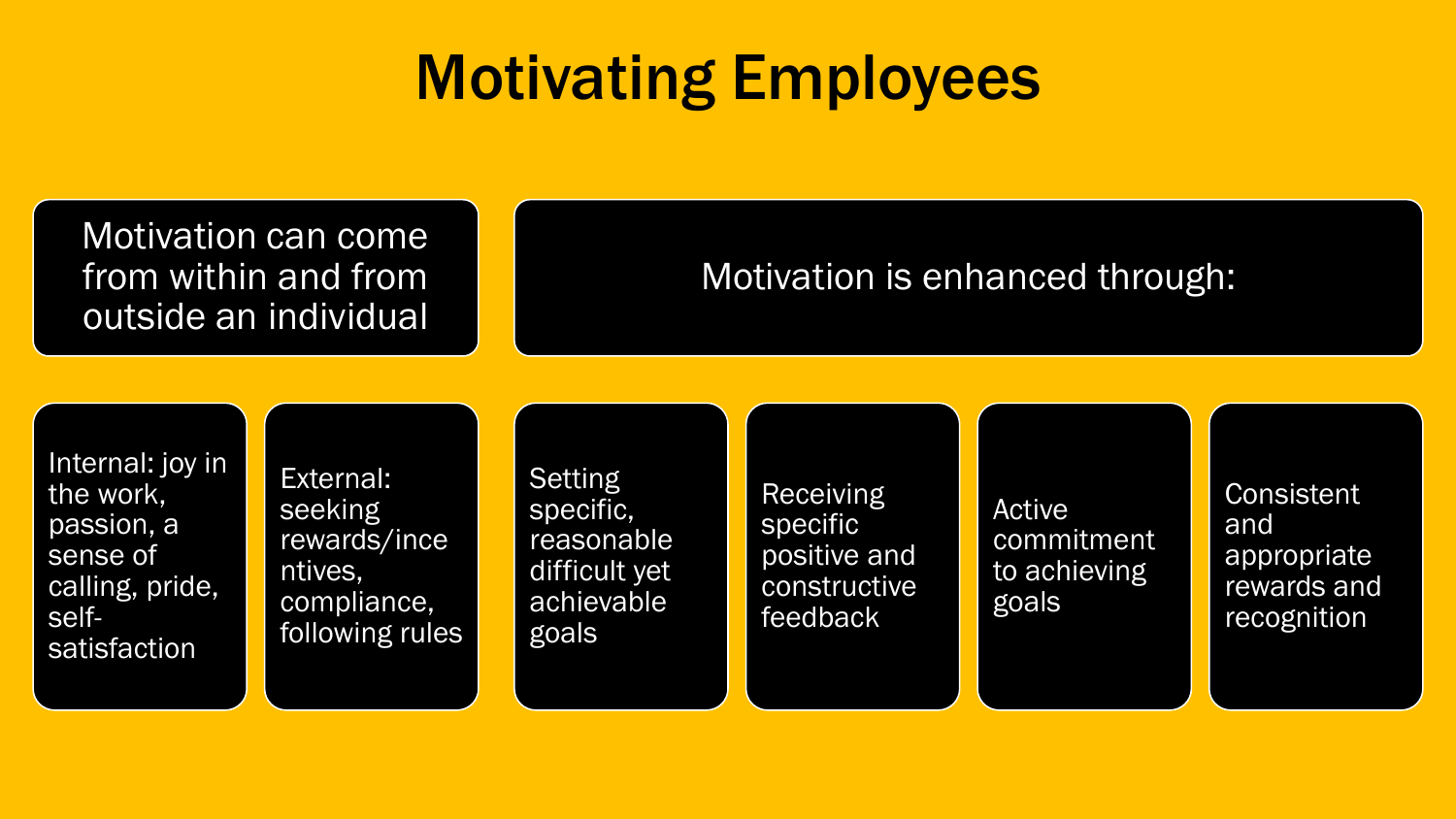### Reward & Incentive Systems

Rewards and incentives should not take the place of paying fair wages

Reward systems need to be consistent with organizational values

- Organizational Value: Teamwork
- Reward System: Employee of the Month vs. Team of the Month

Reward systems need to be authentic and consistent with individual preferences

- Public vs. private recognition & rewards
- Five Languages of Appreciation in the Workplace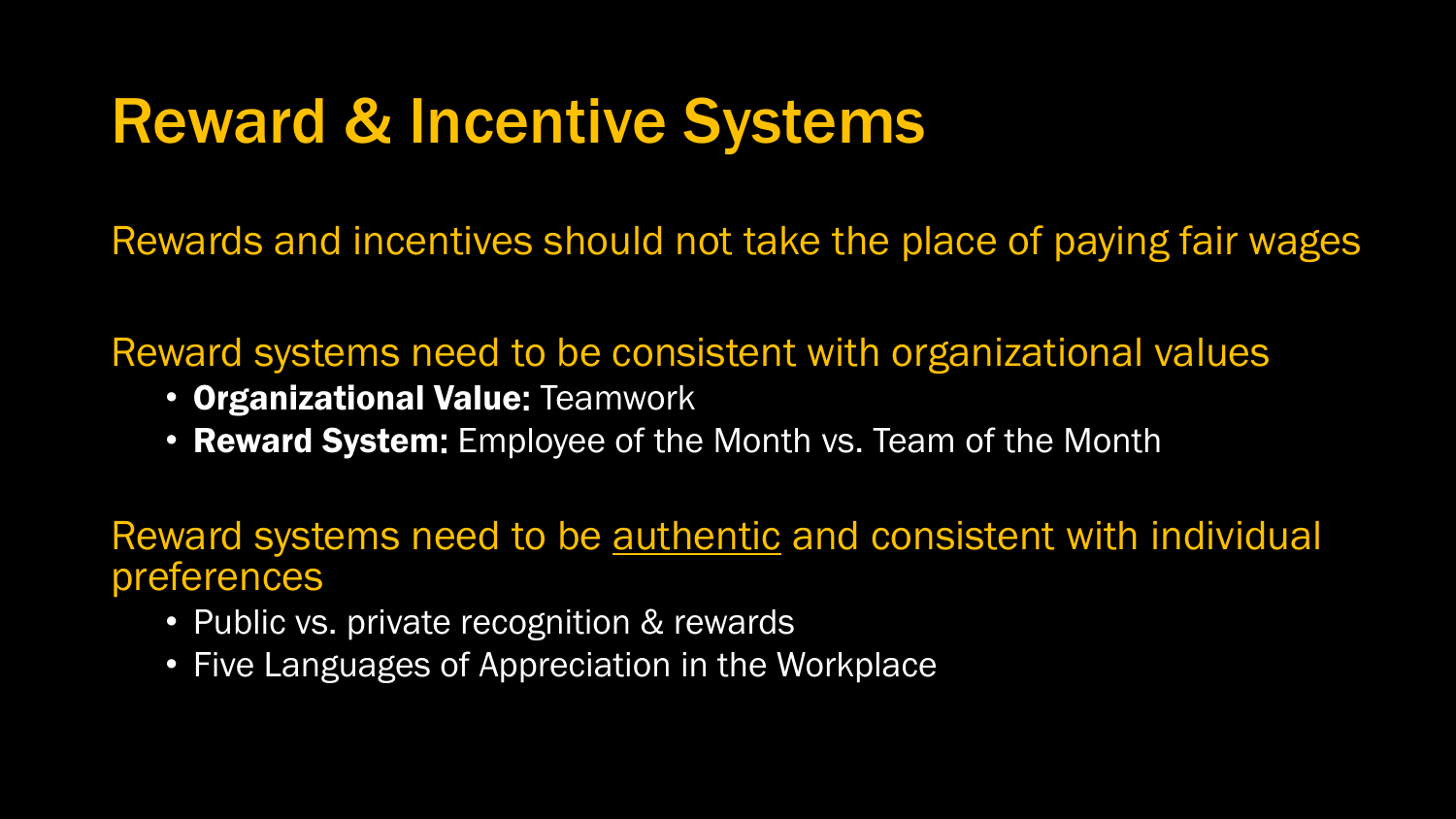# Languages of Appreciation

| <b>Words of</b><br><b>Affirmation</b>                                                                                                                                                       | <b>Acts of Service</b>                                                                                                                                                                                     | <b>Tangible Gifts</b>                                                                                                                           | <b>Quality Time</b>                                                                                                                                                                                                                                    | <b>Physical Touch</b>                                                                                                                    |
|---------------------------------------------------------------------------------------------------------------------------------------------------------------------------------------------|------------------------------------------------------------------------------------------------------------------------------------------------------------------------------------------------------------|-------------------------------------------------------------------------------------------------------------------------------------------------|--------------------------------------------------------------------------------------------------------------------------------------------------------------------------------------------------------------------------------------------------------|------------------------------------------------------------------------------------------------------------------------------------------|
| <b>Communicate a</b><br>positive message<br>• Specific,<br><i>individualized</i><br>• Affirmation of<br>character or<br>personality<br><b>Verbal vs. written</b><br>One-on-one vs.<br>group | <b>Offering</b><br>assistance<br>Ask before<br>$\bullet$<br>doing<br><b>Offer</b><br>$\bullet$<br>voluntarily<br>Have a<br>$\bullet$<br>cheerful<br>attitude<br>• Take direction<br><b>Finish the task</b> | <b>Giving the correct</b><br>gift to the right<br>person<br>• Valued by<br>recipient<br>• Thoughtful &<br>personal<br>Things vs.<br>experiences | <b>Giving your</b><br>undivided<br>attention<br>Quality<br>conversation<br><i>(includes)</i><br>listening!)<br>• Sharing<br>experiences<br>• Small group<br>dialogue<br>Working in<br>close proximity<br>with others<br>One-on-one vs.<br>small groups | Keep it<br>appropriate!<br>• Avoid touch<br>that can be<br>interpreted as<br>sexual or<br>abusive<br><b>Very individual</b><br>specific! |

Reference: *Five Languages of Appreciation in the Workplace* by Gary Chapman & Paul White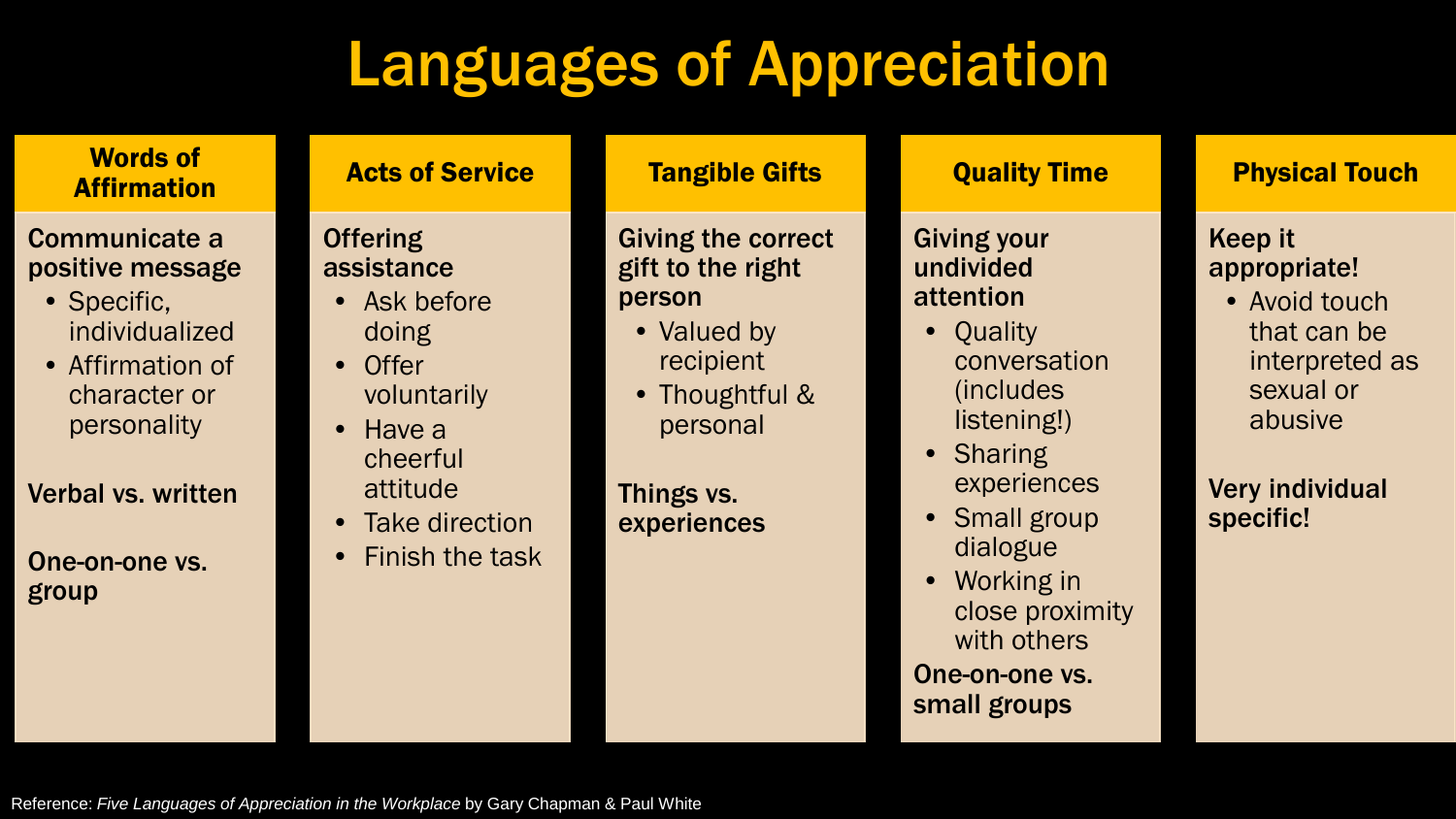#### In summary…

Every single person on the staff comes with their own set of experiences, strengths, beliefs, and attitudes.

In order to ensure that every single staff member feels motivated, appreciated, and recognized, we must apply person-centered practices to our HR management.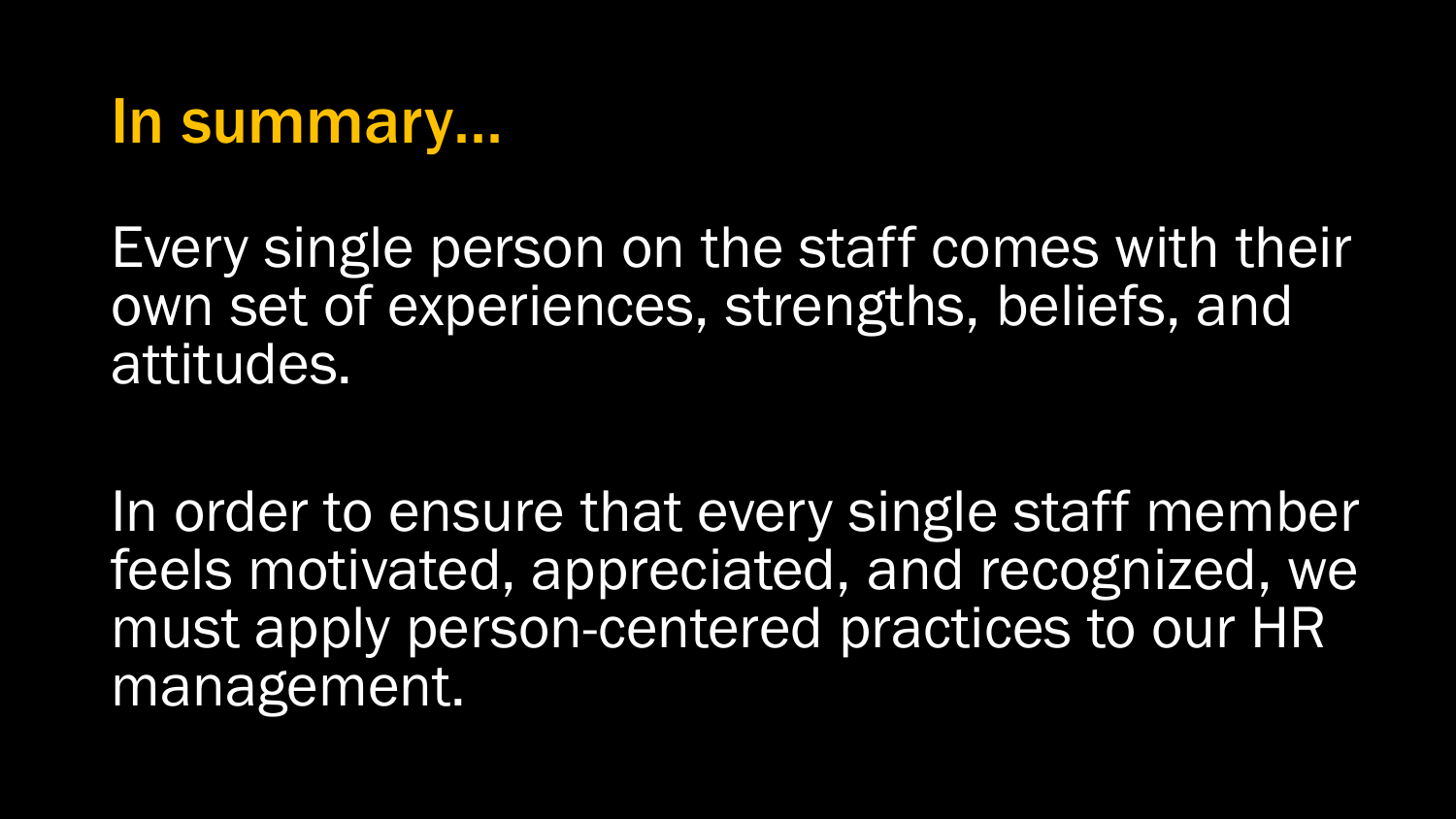# The COVID Impact

Case Study

Happy Hills Assisted Living employs 40 staff members. Due to the COVID pandemic, the administrator has been challenged with retaining the current employees while also attempting to hire a few more staff to pick up some of the extra work needed to ensure that proper infection prevention and control practices are in compliance with CDC recommendations.

Recently, several of the staff members from different departments and teams have been expressing their displeasure with the management on their respective shifts and among their respective teams. They claim that they are overworked and underappreciated. The administrator reminds them that they are all essential heroes coming to work every day, and points to the large sign in the yard saying "Heroes work here!" and reminding them that they are given a free meal each day they come to work during the pandemic. However, many are still unsatisfied and feel unappreciated.